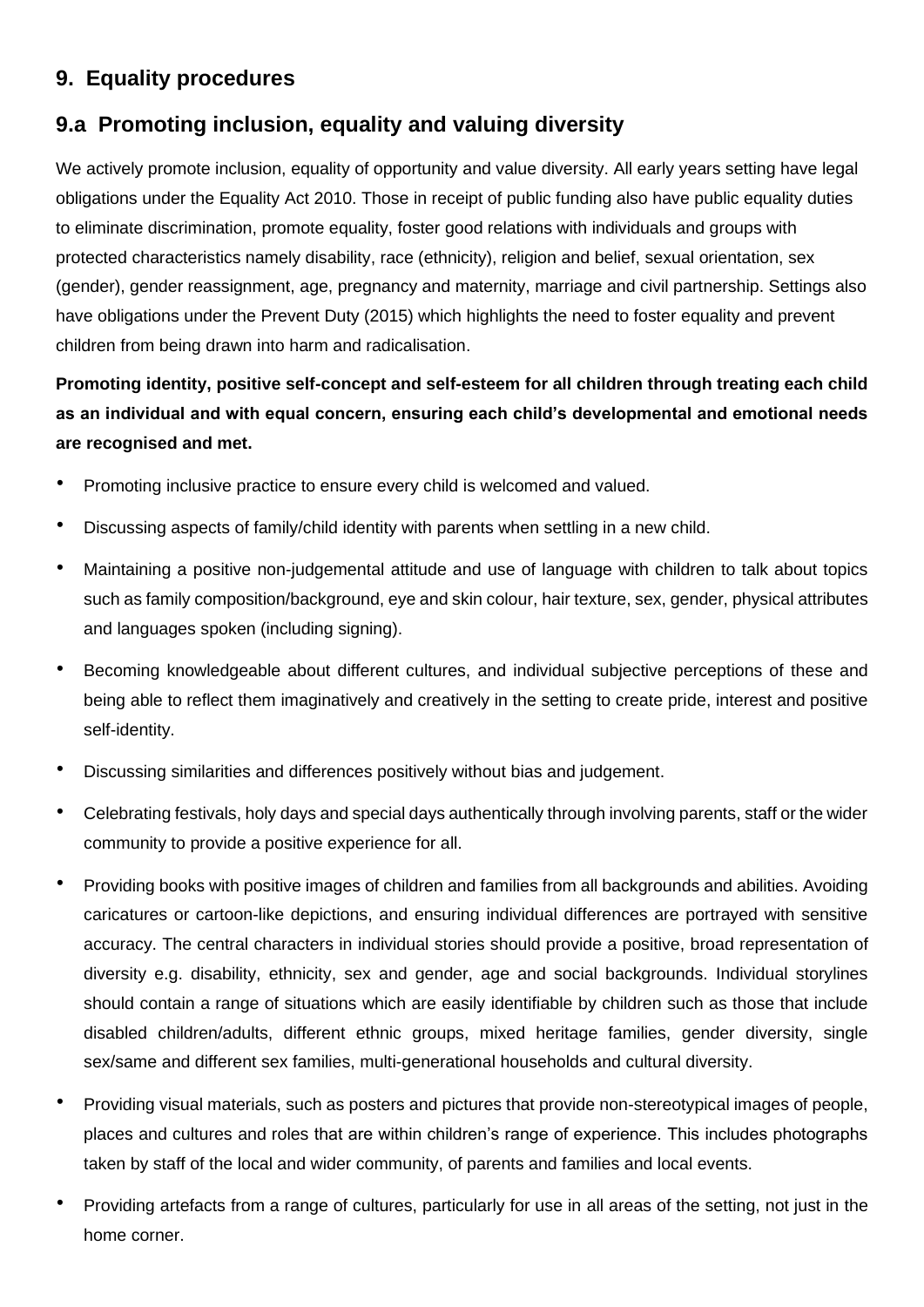- Ensuring toys, learning materials and resources reflect diversity and provide relevant materials for exploring aspects of difference, such as skin tone paints and pens.
- Developing a range of activities through which children can explore aspects of their identity, explore similarities, differences and develop empathy including:
	- self-portraits, photograph albums and displays showing a range of families
	- books about 'me' or my family
	- persona doll stories which sympathetically and authentically represent diversity
	- food activities, such as tasting and cooking, creating real menu additions
	- activities about real celebrations such as new babies, weddings, cultural and religious events
	- use of textiles and secular artefacts in the room, and to handle and explore, that demonstrate valuing of the cultures from which they come
	- creating textiles such as tie dying, batik and creative use of textiles
	- provide mirrors at different heights for babies and other non-ambulant children
	- developing a music area with a variety of musical instruments for babies and children to use to create a range of music.
	- creating an art and mark making area with a variety of materials from other countries such as wood blocks for printing, Chinese calligraphy brushes etc.
	- home corner play which encourages all children to equally participate and provides domestic articles from diverse cultures
	- 'dressing up' materials which promote non-gendered roles and enable children to explore different gender identities/gender neutrality
	- providing dolls that sensitively and accurately portray difference such as disability and ethnicity
	- use of a variety of music to play to children of different genres and cultural styles with a variety of musical instruments for children to access
	- a language and literacy area with a variety of books, some with dual language texts and signs, involving parents in the translation where possible
	- tapes with stories read in English and other languages
	- examples of writing in other scripts from everyday sources such as papers and magazines, packaging etc. children's names written on cards in English as well as in their home language script where appropriate
	- labels for children's paintings or other work are made with their name in English and home language script (parents can help with this)
	- conversations with young children which explore unfamiliar objects and subjects to help foster an understanding of diversity and identity such as spectacles or hearing aids, religious and cultural practices
- Record keeping that refers to children's emerging bilingual skills or their use of sign language as achievements in positive terms.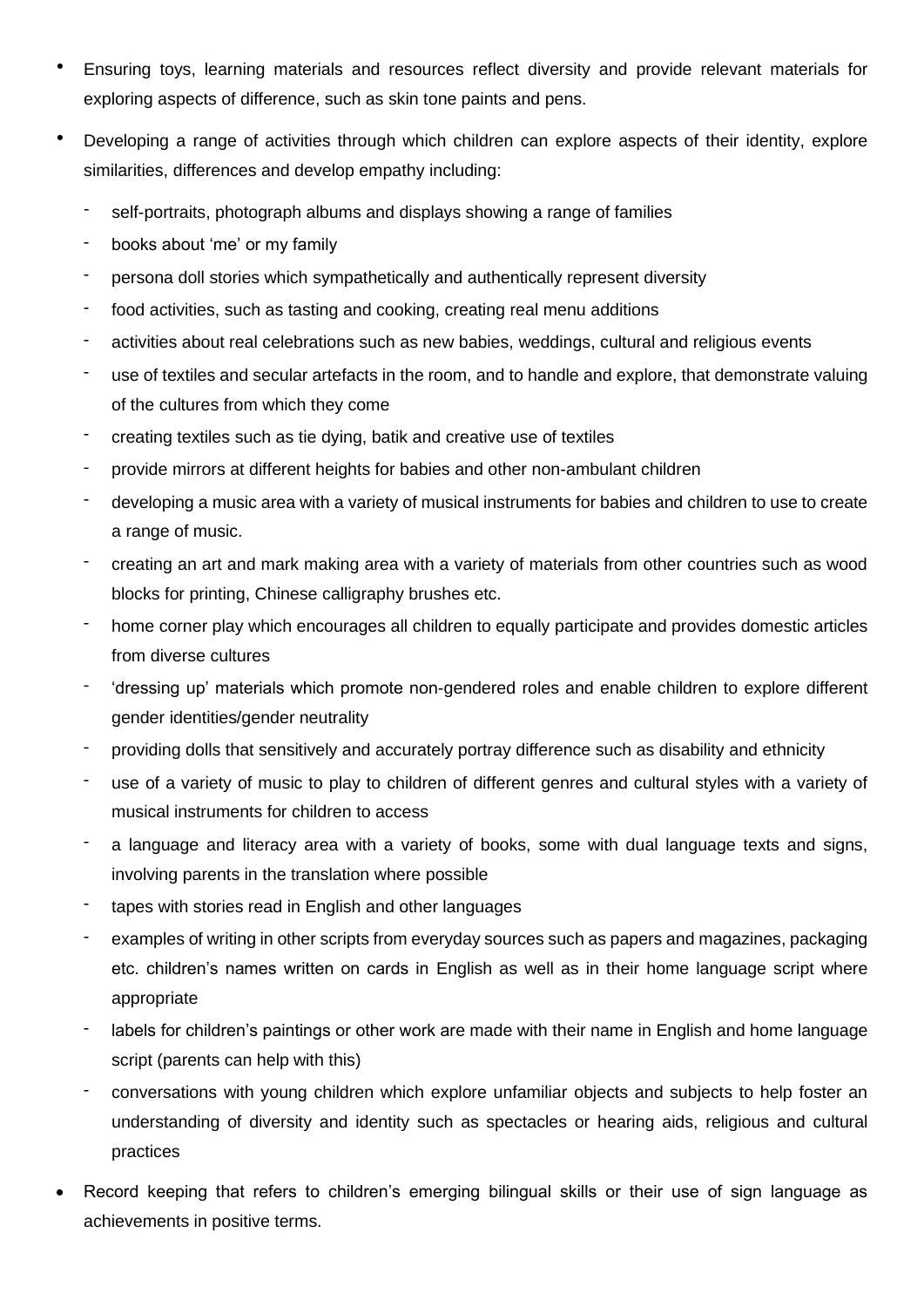- Record keeping that refers to children's differing abilities and identities in positive terms.
- Records that show the relevant involvement of all children, especially children with special educational needs and disabilities, those using English as an additional language and those who are 'more abled' in the planning of their care and education.

#### **Fostering positive attitudes and challenging discrimination.**

- Young children are learning how to grow up in a diverse world and develop appropriate attitudes. This can be difficult, and they may make mistakes and pick up inappropriate attitudes or just get the 'wrong idea' that may underlie attitudes of 'pre-prejudice' towards specific individuals/groups. Where children make remarks or behave in a discriminatory or prejudice way or make inappropriate comments that arise from not knowing facts, staff should explain why these actions are not acceptable and provide appropriate information and intervention to reinforce children's understanding and learning.
- Where children make overtly prejudice or discriminatory remarks they are dealt with as above, and the issue is raised with the parents.
- When children wish to explore aspects of their identity such as ethnicity or gender, they should be listened to in an understanding and non-judgemental way.
- Parents are expected to abide by the policy for inclusion, diversity and equality and to support their child in the aims of the setting.
- Early years settings in receipt of nursery education funding are covered by the public sector equality duty. These bodies must have regard of the need to eliminate discrimination, promote equality of opportunity, foster good relations between disabled and non-disabled persons, and publish information to show their compliance with the duty.

### **Promoting dynamic and balanced mixed gender, culturally, socially, and linguistically diverse staff teams who work constructively together in providing for diverse communities.**

- It is recognised that members of staff in diverse teams bring a range of views and opinions to the setting regarding a range of issues to do with the job. It is important that a range of views and perspectives are shared and respected in staff meetings and that decisions are made on which way of looking at the situation will result in the best outcomes for the child.
- Staff views are sought where these offer individuals, social and/or cultural insight, although staff should not be put in an uncomfortable position of being an 'expert' or 'ambassador'.
- Staff respect similarities and differences between each other and users such as ability, disability, religious and personal beliefs, sex, sexual orientation, gender reassignment etc. Staff do not discriminate or harass individuals on the grounds of these or encourage any other member of staff to do so; evidence of such will be dealt with by management immediately.
- Members of staff make the best use of different perspectives in the team to find solutions to difficult problems that arise in socially/culturally complex situations.
- Members of staff support each other to highlight similarities and respect differences.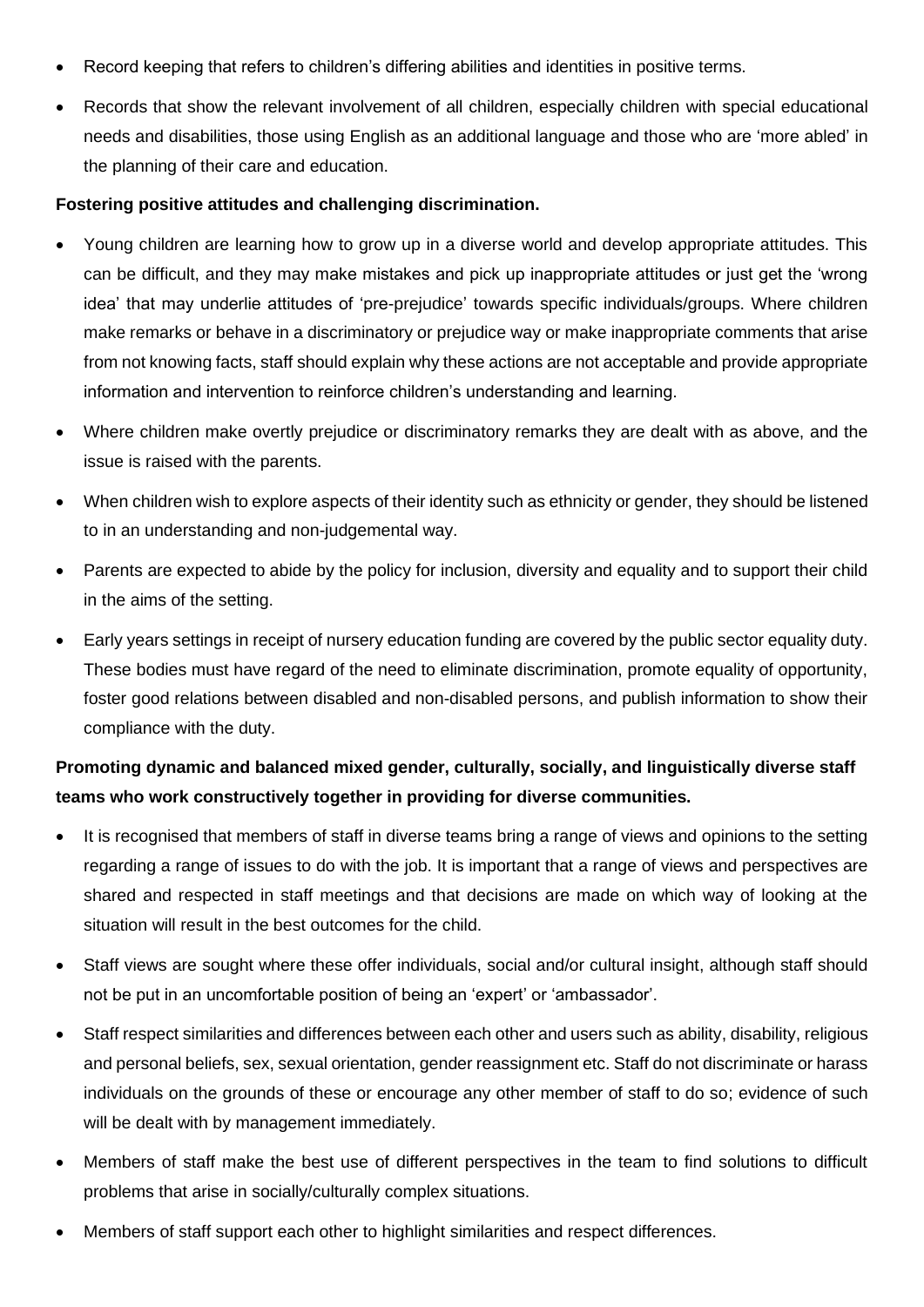- Members of staff of both sexes carry out all tasks according to their job description; there are no jobs that are designated men's or women's jobs.
- Staff are sensitive to the fact that male workers are under-represented in the early years workforce so may be more likely to experience inequality and discrimination.
- Staff should be aware that male workers may be more vulnerable to allegations. Therefore, work practices should be developed to minimise this. These practices are valuable for all staff.
- There is an ethos wherein staff, parents and children are free to express themselves and speak their own languages in ways that enhance the culture of the setting.

## **Ensuring that barriers to equality and inclusion are identified and removed or minimised wherever possible.**

- Barriers may include:
	- lack of understanding where the language spoken at the setting is not that which is spoken at a child's home
	- perceived barriers affordability where parents are not aware of financial support available or assume that a service is not available to them. Perceived barriers may also be physical barriers for those children or parents with a disability or additional needs where they assume, they will not be able to access the service
	- physical barriers where there are environmental features which stop a disabled child or disabled parent accessing the setting such as stairs
	- negative attitudes stereotypes and prejudices or commitment by staff and managers to the time and energy required to identify and remove barriers to accessibility
	- unconscious and conscious bias of staff towards some families such as those from other backgrounds, disabled parents, same sex parents and families with specific religious beliefs
	- gendered views of staff which limit children's aspirations and choices
	- misconceptions such as disabled children should not attend settings during a pandemic due to heightened risk
	- lack of effective Information Communication Technology (ICT) in the homes of families who are vulnerable or at risk and therefore unable to keep in close contact with the childcare provider
- Staff are aware of the different barriers to inclusion and equality and consider the wider implications for children and their families.

### **Supporting children to become considerate adults**

• Children's social and emotional development is shaped by early experiences and relationships and incorporates elements of equality and British and Universal values. The EYFS supports children's earliest skills in an age appropriate way to become social citizens, namely listen and attend to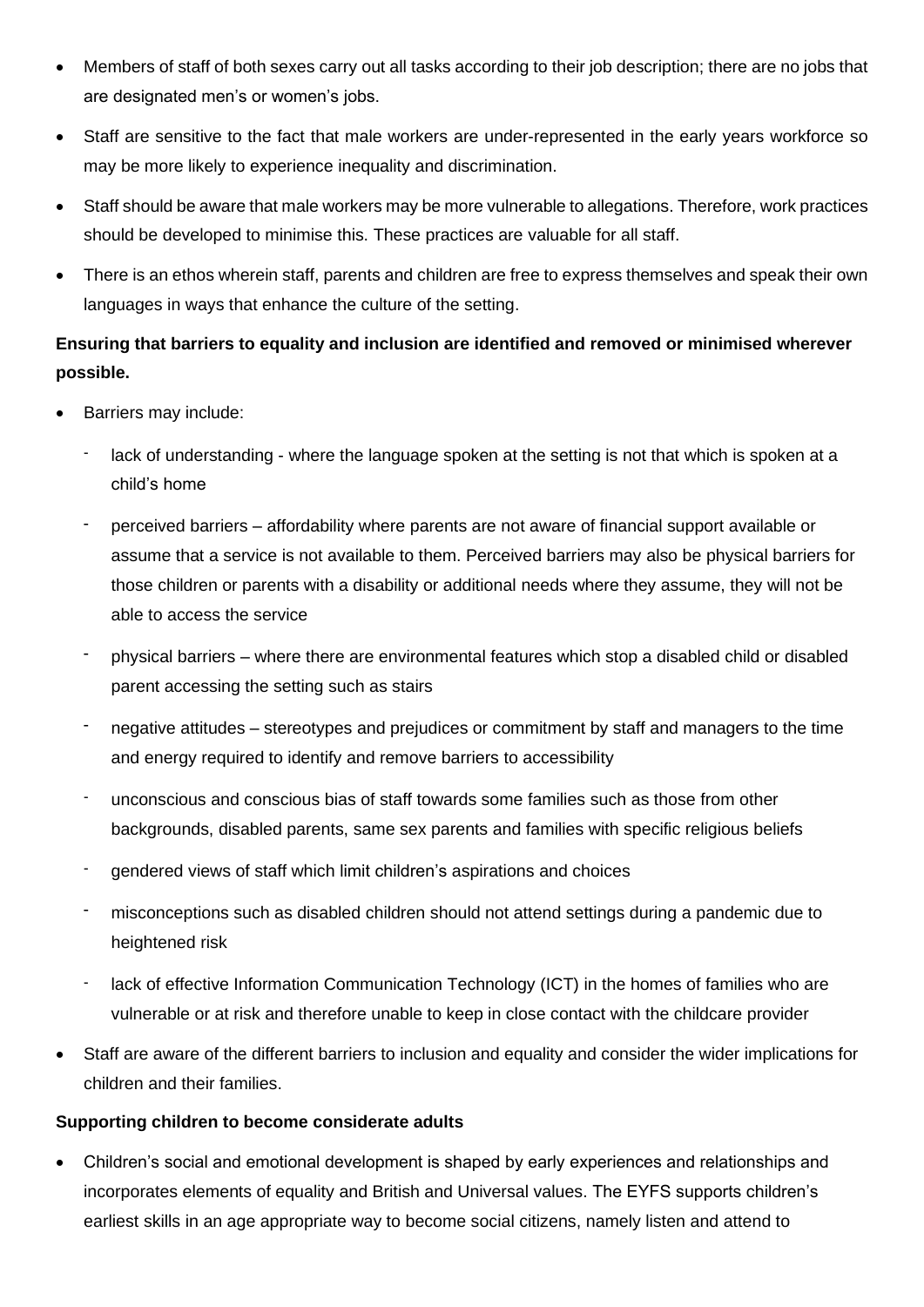instructions; know the difference between right and wrong; recognise similarities and differences between themselves and others; make and maintain friendships; develop empathy and consideration of other people; take turns in play and conversation; risk taking behaviours, rules and boundaries; not to hurt/upset other people with words and actions; consequences of hurtful/discriminatory behaviour and regulating behaviour.

#### **British values**

The fundamental British values of democracy, rule of law, individual liberty, mutual respect and tolerance for those with different faiths and beliefs are already implicitly embedded in the Early Years Foundation Stage and are further clarified here based on *Fundamental British values in the Early Years* [\(https://foundationyears.org.uk/wp-content/uploads/2017/08/Fundamental-British-Values-in-the-Early-](https://foundationyears.org.uk/wp-content/uploads/2017/08/Fundamental-British-Values-in-the-Early-Years-2017.pdf)[Years-2017.pdf\)](https://foundationyears.org.uk/wp-content/uploads/2017/08/Fundamental-British-Values-in-the-Early-Years-2017.pdf)

*Democracy*: making decisions together

- For self-confidence and self-awareness (PSED), practitioners encourage children to see the bigger picture, children know their views count, value each other's views and values and talk about feelings e.g. when they do or do not need help.
- Supporting the decisions children make and providing activities that involve turn-taking, sharing and collaboration. Children are given opportunities to develop enquiring minds, where questions are valued and prejudice attitudes less likely.

*Rule of law***:** understanding rules matter (PSED)

- Practitioners ensure children understand their and others' behaviour and consequence.
- Practitioners collaborate with children to create rules and codes of behaviour, e.g. rules about tidying up and ensure all children understand that rules apply to everyone.

### *Individual liberty***:** freedom for all (PSED & UW)

• Children should develop a positive sense of themselves. Staff provide opportunities for children to develop their self-knowledge, self-esteem and increase their confidence in their own abilities, for example through allowing children to take risks on an obstacle course, mixing colours, exploring facets of their own identity, talking about their experiences and learning. Practitioners encourage a range of experiences, allow children to explore the language of feelings and responsibility, reflect on differences and understand we are free to have different opinions, for example in a small group discuss what they feel about transferring into Reception Class.

*Mutual respect and tolerance*: treat others as you want to be treated (PSED & UW)

- Staff create an ethos of inclusivity and tolerance where views, faiths, cultures and races are valued and children are engaged with the wider community.
- Children should acquire tolerance, appreciation and respect for their own and other cultures; know about similarities and differences between themselves, others and among families, faiths, communities, cultures and traditions.